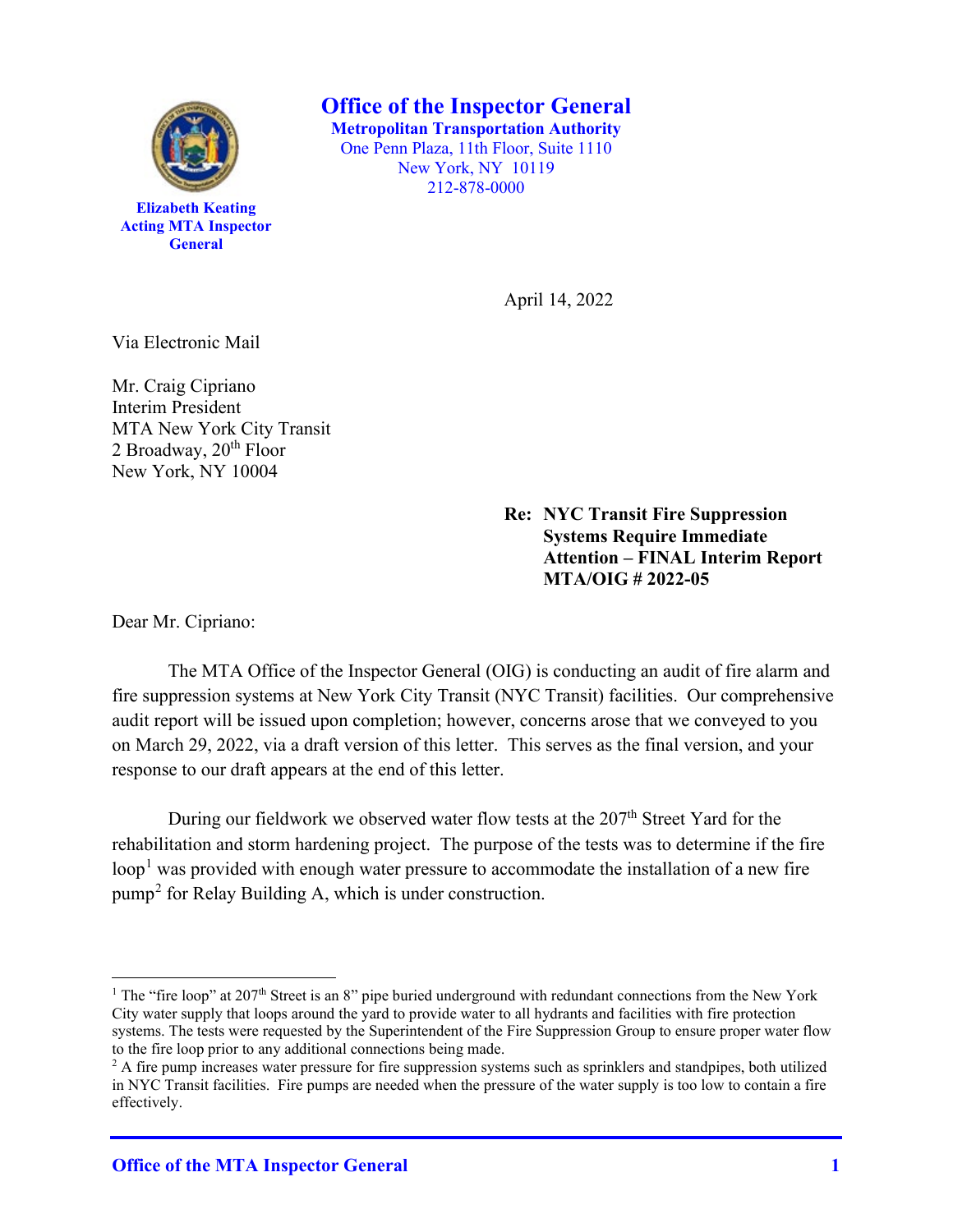During these tests, the fire pump in Storeroom #1 was activated to check pressure at other locations. While the fire pump was running, low pressure was also observed at other points in the loop. Based on the test results, the fire loop pressure was determined to be insufficient by MTA Construction & Development and the Consulting Construction Management firm active at the  $207<sup>th</sup>$  Street Yard; and the Fire Suppression group concurred.

OIG personnel then requested that the fire pump itself be tested in Storeroom #1 to ensure the pump was in working condition. In-house personnel from the Fire Suppression and the Hydraulics groups performed the test on March 9, 2022. The Fire Suppression Superintendent (Superintendent) told OIG that he believed the test failed due to a pressure reading on the suction gauge below the level required by code. OIG then requested the applicable code references substantiating the fire pump test failure. After researching National Fire Protection Agency (NFPA) codes 20 and 25, the Superintendent explained to the OIG that in fact the test did not fail due to low pressure but should have failed for insufficient gallons per minute (GPM) readings – that is, the volume of the water discharged during testing.

At this time, the General Superintendent, Building Maintenance/Yards & Barns (General Superintendent) appropriately became concerned that the testing was not being conducted properly and hired an outside vendor to perform the tests. Almost 10 days later, on March 18, 2022, OIG observed the tests performed by the outside company, which found that the fire pump failed almost immediately. The testing company noted that the results may have been from poor water pressure provided to the fire loop within the yard. Based on the results, the outside company determined – with corroboration from the General Superintendent – that the fire suppression system was ineffective, and a fire watch was immediately required. Additionally, the company recommended that the tests be conducted again after the loop pressure is restored.

Fire suppression systems play an important role in ensuring personnel and assets are protected from fires. Testing and maintaining these fire pumps on NFPA-required schedules is of the utmost importance. However, we learned that NYC Transit has not kept up with the required annual testing cycles, and there is significant evidence that in-house personnel have not been sufficiently trained on or knowledgeable about NFPA code requirements to ensure the testing was properly performed.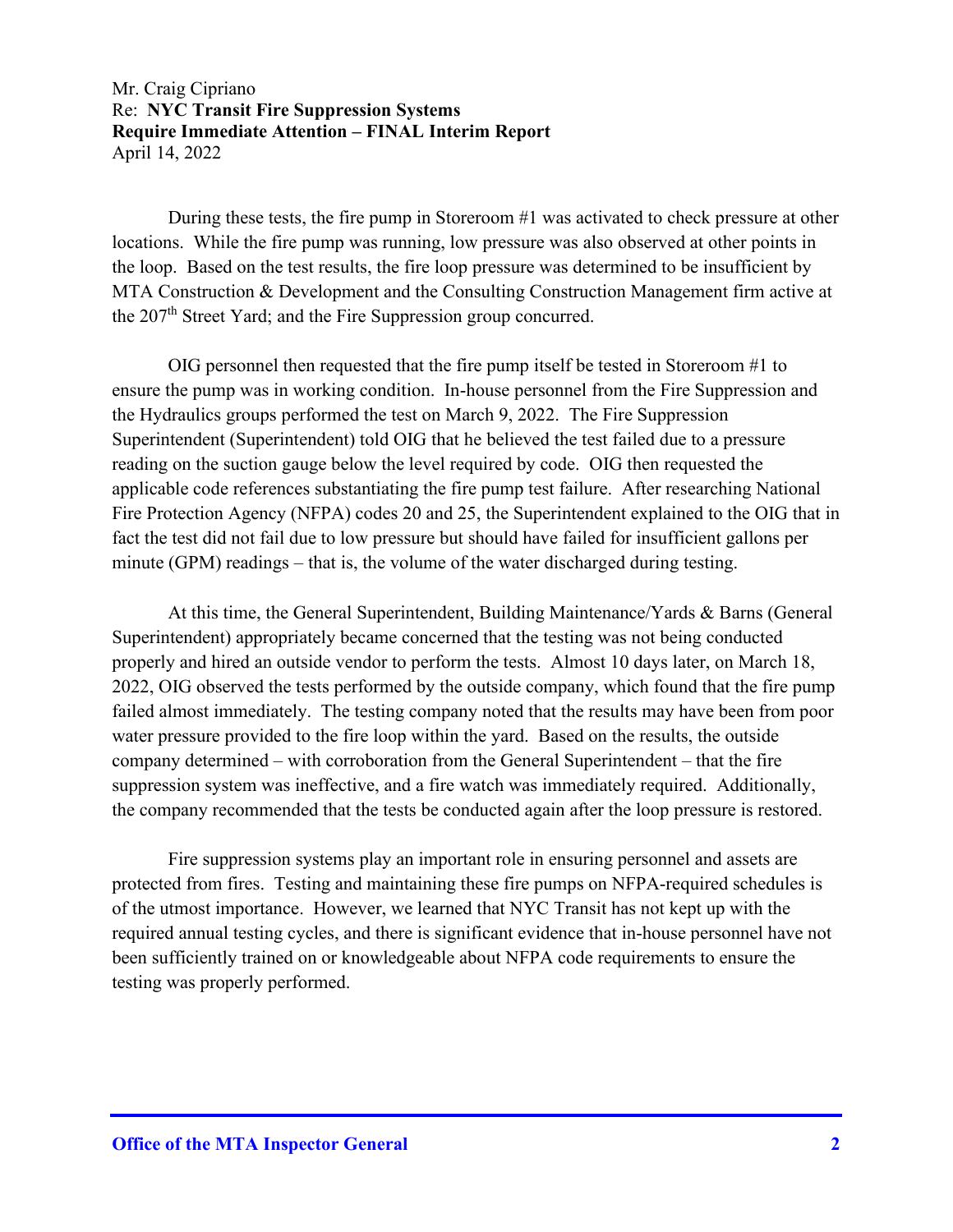#### **FINDINGS**

- **The fire pumps at 22 of 23 NYC Transit facilities have not received the required annual fire pump inspections since 2020.** The 23<sup>rd</sup> location was last tested in November 2021 (*See* Exhibit 1, below, for a list of fire pump testing sites).
- **The testing performed historically was compromised because there is no record that existing gauges have been calibrated or regularly replaced**. NFPA requires that gauges shall be replaced every 5 years or tested every 5 years by comparison with a calibrated gauge.<sup>3</sup> Another NFPA code<sup>4</sup> states that flow meter equipment provided for testing shall be calibrated annually. The outside testing company's recommendations also stated that equipment gauges should be calibrated annually. However, NYC Transit has no record of maintenance or testing – on any cycle – being conducted on these gauges.
- **Special gauges are required for 7 out of 23 fire pumps.** According to NFPA, if the gauges on the suction (intake) side of the fire pumps fall below 20 pounds per square inch (PSI), "the suction gauge shall be a compound pressure and vacuum gauge."<sup>5</sup> Based on our review of the 2020 fire pump test reports, 7 of the 23 fire pumps have a suction PSI of less than 20 and will need the special pressure/vacuum gauge as required. Since learning from the outside company that the special gauges are needed, the General Superintendent has been proactive in trying to order them; however, this process can take six to eight weeks.
- **NYC Transit fire suppression personnel are not adequately trained**. Operations Training requires all Fire Suppression personnel performing testing to receive the necessary training to perform these inspections and tests; this process includes "certificates of certification."<sup>6</sup>

<sup>&</sup>lt;sup>3</sup> NFPA 25, 2017 Edition, Section 13.2.7.2<br><sup>4</sup> NFPA 25, Section 8.3.3.2.1.3

<sup>&</sup>lt;sup>5</sup> NFPA 20, 2016 Edition, Section 4.11.2.2.<br><sup>6</sup> NYC Transit Policy Instruction 10.2.1, Section III.C.1. & 2.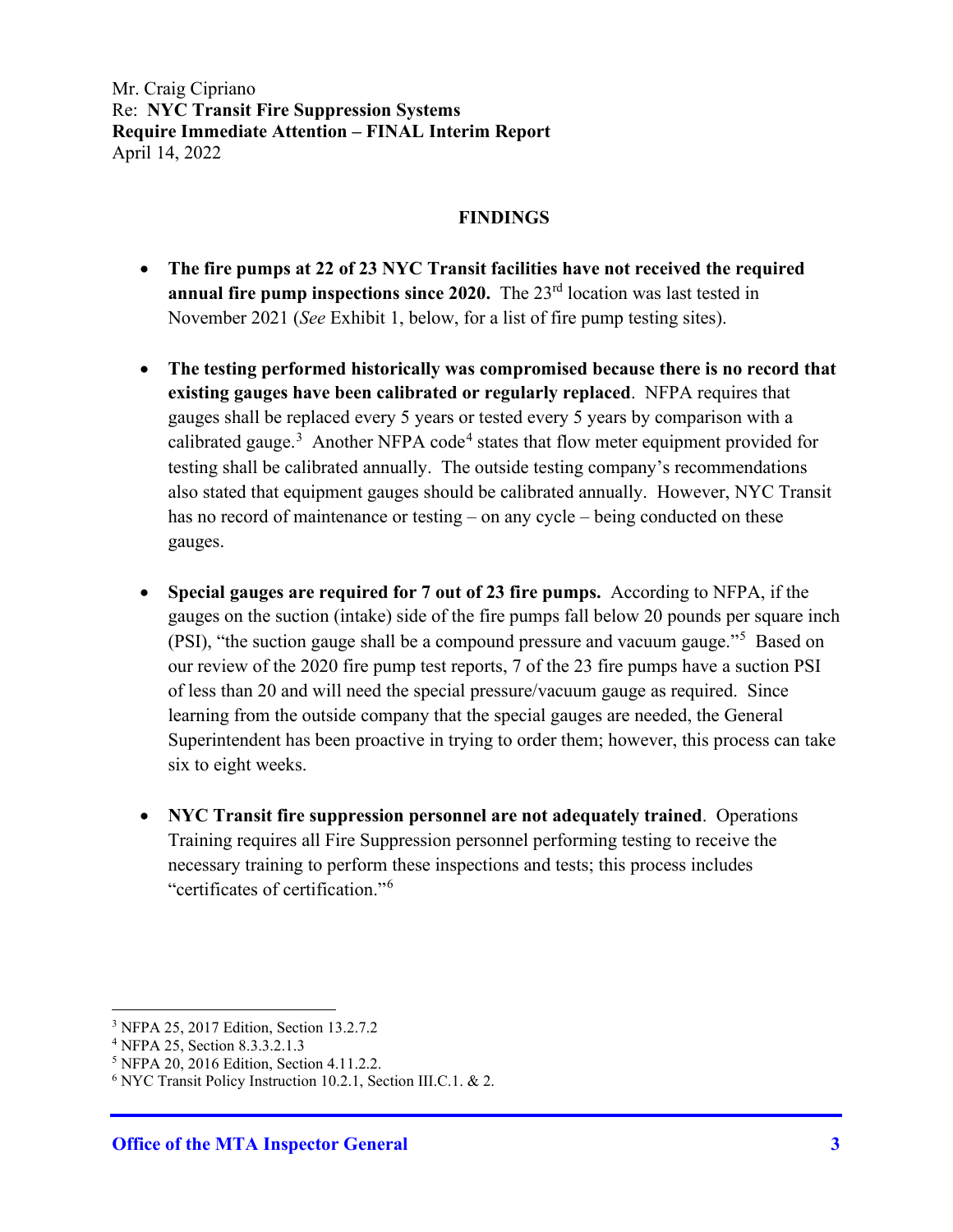During the testing, a key cause of the test failure was the low GPM level observed by the vendor. However, in previous testing by in-house forces, GPM was completely overlooked. A data plate located at the fire pump provides GPM requirements based on the needs of the facility, but this was also not taken into consideration by in-house personnel. Based on discussions with the Superintendent and the General Superintendent, OIG found that the fire suppression personnel do not have the proper training either to perform fire pump tests adequately or to assess the test results correctly.

## **RECOMMENDATIONS**

Given the urgency of these findings, NYC Transit should:

1. Conduct the annual fire pump test for all 23 fire pumps immediately, as per Policy Instruction 10.23.1, §§ IV.5.V and Z. We further recommend that an outside consultant perform all testing unless proper gauges and testing equipment are on hand and the evaluation of data can be capably performed by trained in-house staff.

*Agency Response: NYC Transit is engaging an outside vendor "to perform testing of the 23 fire pumps identified in the Interim Report. Testing reports will be shared with the OIG upon completion."* 

2. Install proper gauges that are calibrated per NFPA requirements, or per more stringent industry standards, to ensure accurate test results.

*Agency Response: "NYC Transit has issued a purchase order for the necessary new gauges. While some items are in stock, others have a 16–18-week lead time. NYC Transit will inform the OIG when installation is complete."*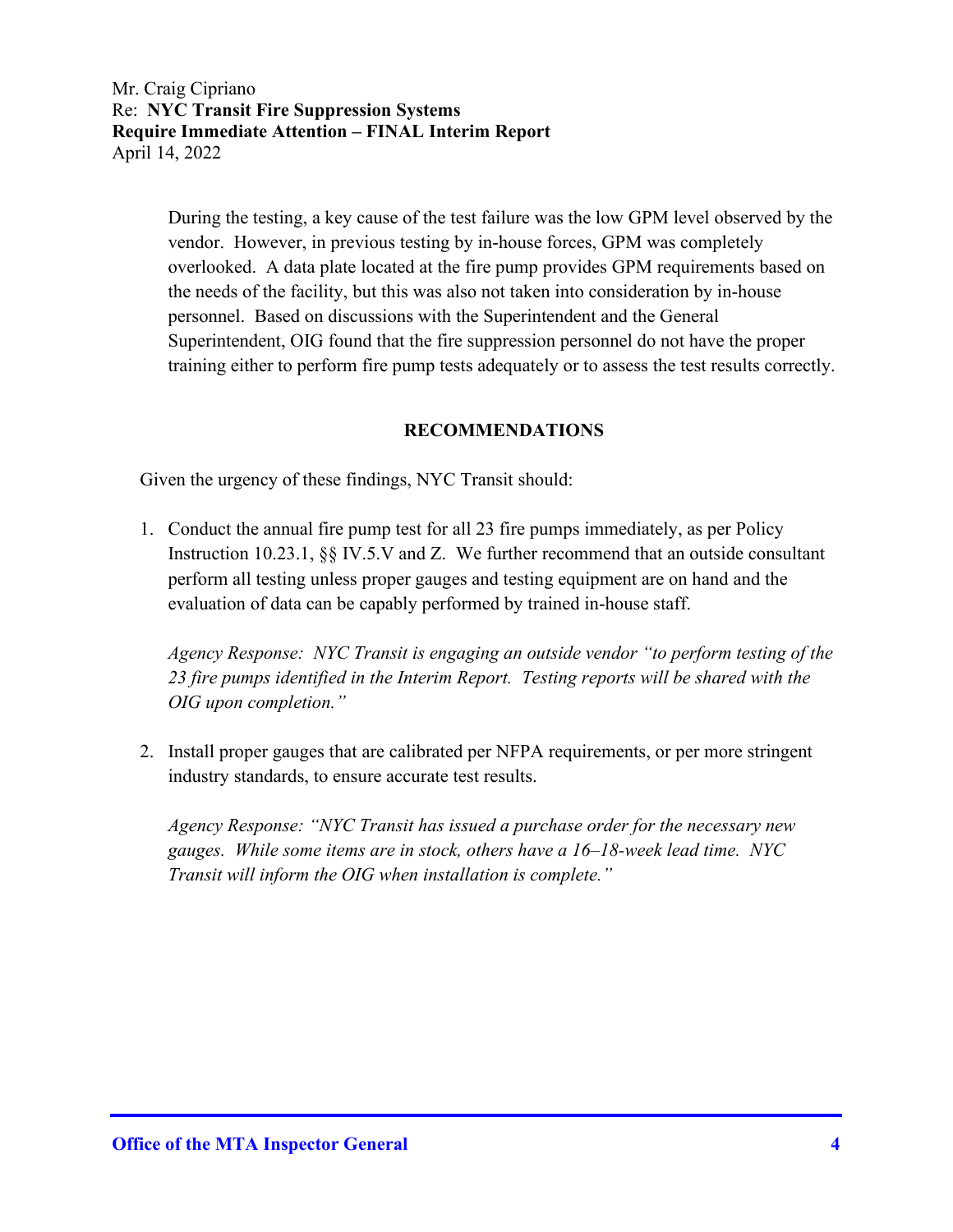3. Direct qualified personnel to review all 2020 annual fire pump test reports immediately and report their written findings to upper management. Data plate information located at each fire pump should be used in the review process to ensure that each tester is aware of the required GPM level at each location. This data plate information should also be listed on the test reports for convenience during reviews.

*Agency Response: NYC Transit is engaging an outside vendor "to review all 2020 annual fire pump test reports, and to prepare a report of their findings. The report will be shared with the OIG upon completion."* 

4. Provide training to the Fire Suppression and Hydraulic personnel who conduct testing of fire pump equipment, as per the Policy Instruction, and document both the substance of the training and the names and titles of the individuals who received it.

*Agency Response: "NYC Transit is in the process of determining how fire pump equipment testing will be performed after [the outside vendor] completes its testing of the fire pumps, in order to assure that testing is performed by appropriately trained and qualified individuals."* 

We appreciate your prompt response to our interim report and will be providing the full report on fire alarms and fire suppression in May. Should you have any questions or require any additional information regarding this interim report, please contact me (212) 878-0022.

Very truly yours,

 /S/ Elizabeth Keating

cc: Dominick Gallo